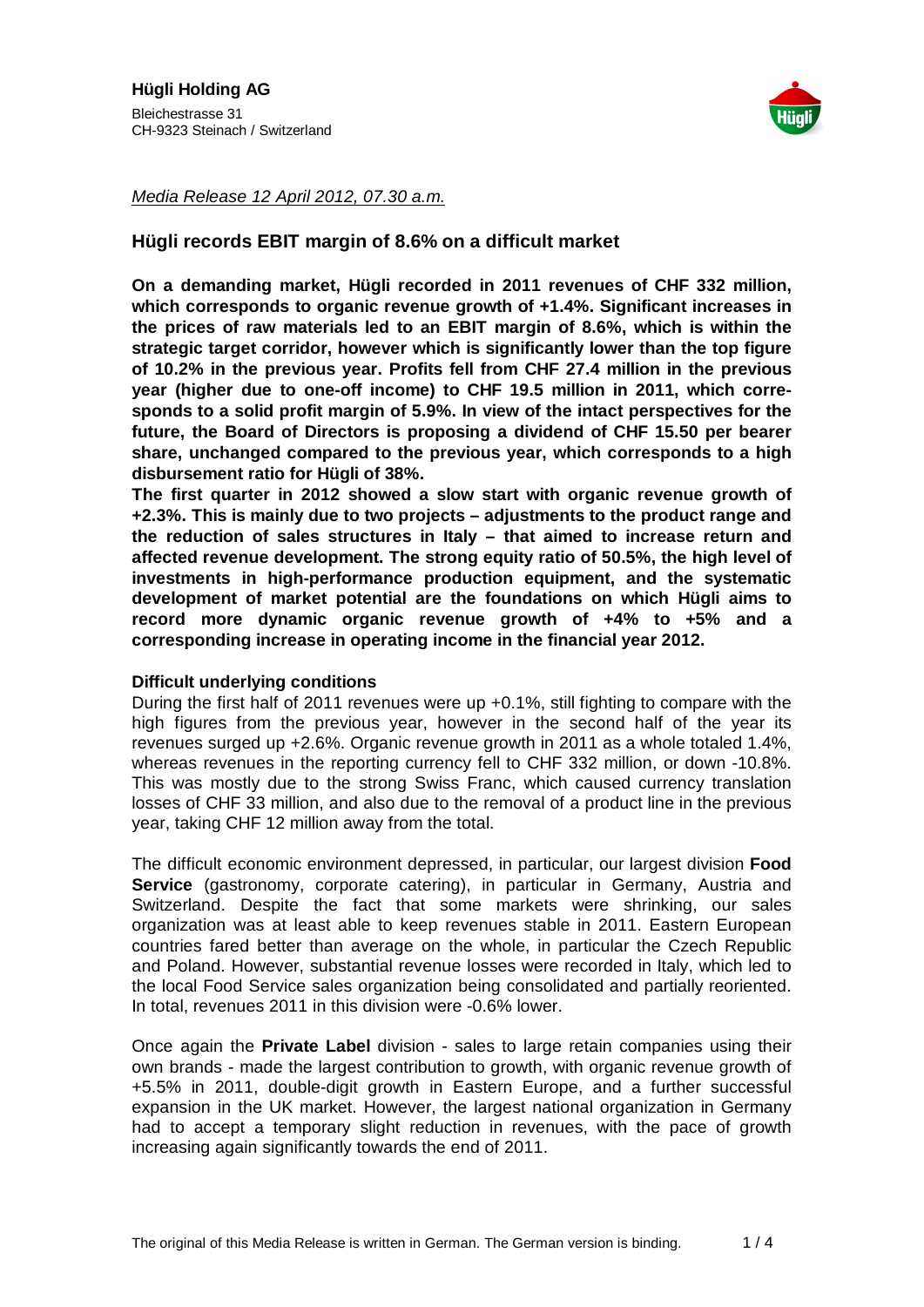

The **Industrial Foods** division fared well with organic growth of +2.4%, although the individual areas performed very differently. Consumer packaging for resellers enjoyed very positive growth, in particular in Germany, whereas business with semi-finished products for the processing industry fell.

The market for organic products in the **Health and Natural Food** division also exhibited greatly different characteristics. It was possible to compensate well for the relatively strong downturn on the health food market with excellent business expansion with natural food and food retailing. Revenues in this division grew in 2011 by +1.3% in local currency year-on-year.

The Group's geographic segments also exhibited very different growth. **Eastern Europe** performed quite well with organic growth of +9.2% (continued operations), however in particular the Czech Republic and Poland contributed excellent growth rates, whereas figures in Hungary fell due to the economic and regulatory situation. **Germany** was up moderately year-on-year at +1.2% organically, despite the market in its core segment (soups, sauces, bouillons) falling. In the **Switzerland/Rest of Western Europe** segment, the positive and negative peaks were the strongest. Revenue growth in the UK and Austria was pleasing. However, figures in Italy fell by a double-digit amount.

## **Earnings clearly depressed by increases in prices for raw materials**

The consolidated income statement 2011 shows a downturn in revenues of -10.8% due to currency translation effects and disinvestments, despite stronger sales performance (volume effect: +0.3%). However, the gross margin from continued operations was clearly depressed, falling by 2.2 percentage points year-on-year. This was due to the clear leaps in prices for raw materials, whereas it was only possible to partially implement the necessary increases in selling prices and with a time lag. Thanks to strict cost management it was possible to cut operating costs in local currencies slightly on the whole compared to the previous year. The increases in prices for raw materials were thus also the main reason for the -24.7% downturn in EBIT to CHF 28.5 million, which corresponds to an EBIT margin of 8.6%. This figure was significantly lower than the previous year's top result of 10.2%, however in a longterm comparison it is in line with the average in recent years and is in the middle of the strategic target corridor. Profits fell from CHF 27.4 million in the previous year (higher due to one-off income) to CHF 19.5 million in 2011, which corresponds to a solid profit margin of 5.9%.

### **Strong equity ratio and high investments in production capacity**

Hügli's balance sheet has become even stronger, and at the end of 2011 the equity ratio totaled 50.5%. This corresponds to equity increasing by +7.2% to CHF 119.7 million, while net debt only increased by +1.6% to CHF 69.9 million, and shows that the financing continues to be solid and balanced. Investments in state-of-the-art production buildings and high-performance machines totaled a high CHF 20.7 million in fiscal year 2011. This underscores the Hügli's confidence that it will be able to reinforce its market position still further in future, even though the ROIC will be temporarily depressed. A ROIC of 10.6% is still, however, significantly higher than the average cost of capital, and reflects the excellent value added and the attractive return on the capital employed.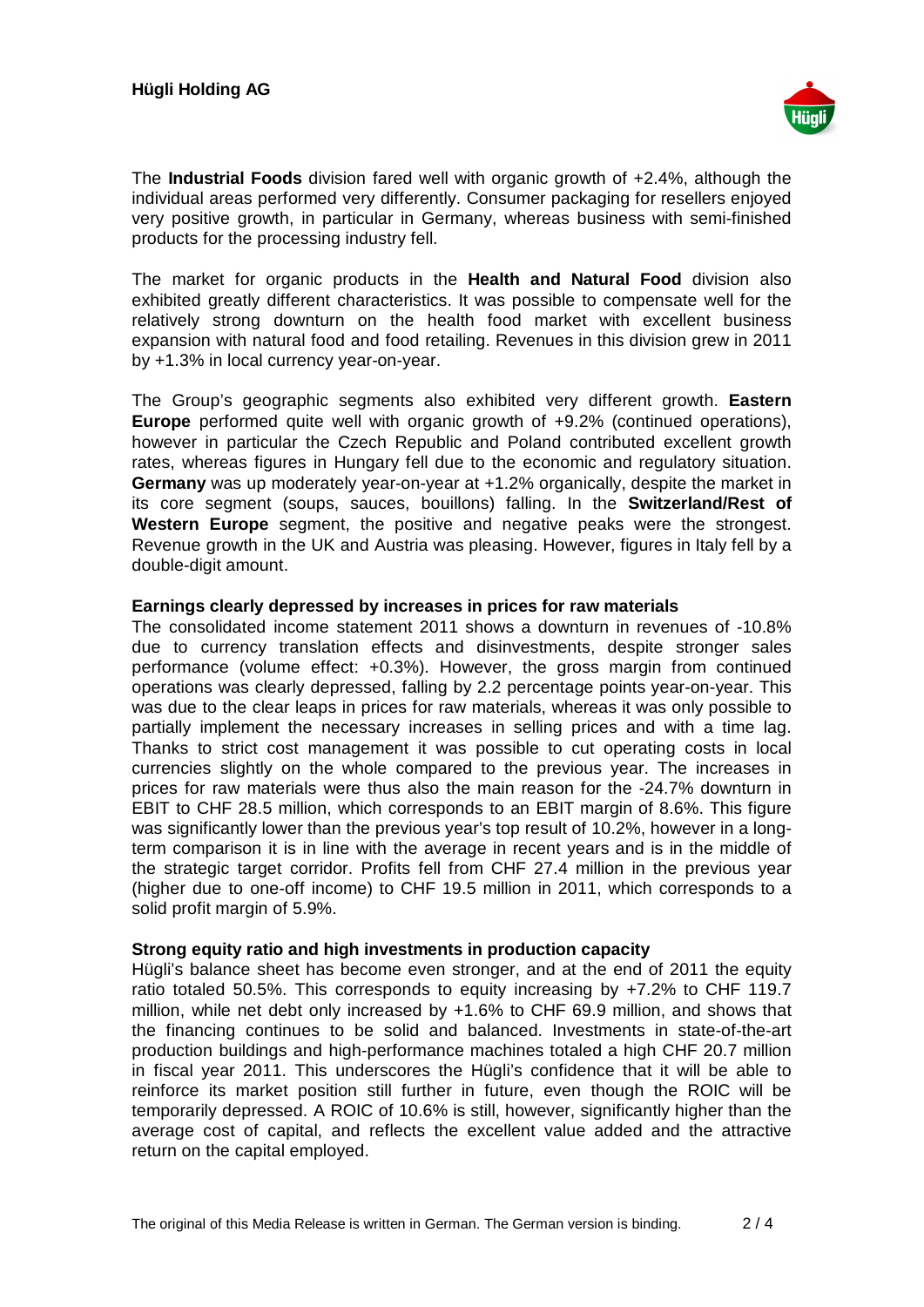

## **Unchanged dividend**

The Board of Directors is proposing a dividend of CHF 15.50, unchanged compared to the previous year, to the General Meeting on 23 May 2012. This corresponds to a disbursement ratio of 38%. This disbursement rate, which is in excess of the long-term corridor of 25% to 30% shows Hügli's confidence that it will be able to reinforce its earnings strength still further in the coming years based on a strong balance sheet and intact perspectives for the future. Based on the closing price of Hügli's shares on 31 December 2011 of CHF 567, this corresponds to a dividend return of 2.7%.

## **Outlook - Growth of 4% to 5% in 2012**

Despite ongoing insecurities on the markets, Hügli can see additional organic growth potential, which it aims to systematically develop. In so doing, from 2012 the newly structured sales divisions will contribute to focusing on customer needs in an even more focused manner, be this in the Food Industry division (partner to the food industry for semi-finished products), the Brand Solutions division (products for salesoriented branded companies) or the Consumer Brands division (sale and marketing of own brands, mostly in organic quality, to consumers). In addition, after the in-depth investment cycle of the past few years, all of Hügli's locations have a highly efficient machinery and optimized workflows in production and supply chain management. The outlook for 2012 includes the forecast for solid revenue growth of 4% to 5%, however the prices for raw materials, which have stabilized at a high level, once again depress the gross margin for the new fiscal year, with the result that EBIT is only likely to increase proportionately.

The start into **2012** with the **first quarter** does not yet reflect this dynamic with an overall organic revenue growth of +2.3%. The Food Service division is down by -0.5% when compared to the previous year. Its result is affected by the reduction of sales structures and adjustments to the product range in Italy. This created a negative effect with more than -30% compared to the previous year, which must be covered by the country organisations that are showing the planned growth. Private Label further accelerated its growth to +13.8%, to which all countries contributed. Based on promising projects, the new key account divisions Food Industry and Brand Solutions anticipate higher growth for the entire year than the 0% and +1.2% they achieved in Q1 2012. The Consumer Brands division's brand business is still suffering from a shrinking health food market and totals -2.7%.

The geographic segment Eastern Europe continues to grow with an above-average rate of +8.2%. Germany showed further organic growth of +2.5%. The segment Switzerland / Rest of Western Europe comprises in its +0.1% the dynamic revenue increase of Hügli UK, now attaining a double digit rate, as well as the revenue losses of approximately one third that were caused by the necessary shrinking of the Food Service sales structures in Italy.

In addition, we are very confident that we will be able to achieve our strategic goal of recording organic revenue growth of more than 5% with an above-average increase in earnings. Opportunities on the market are also reviewed on an ongoing basis, with the aim of increasing the profitability of our infrastructure and sales capacity.